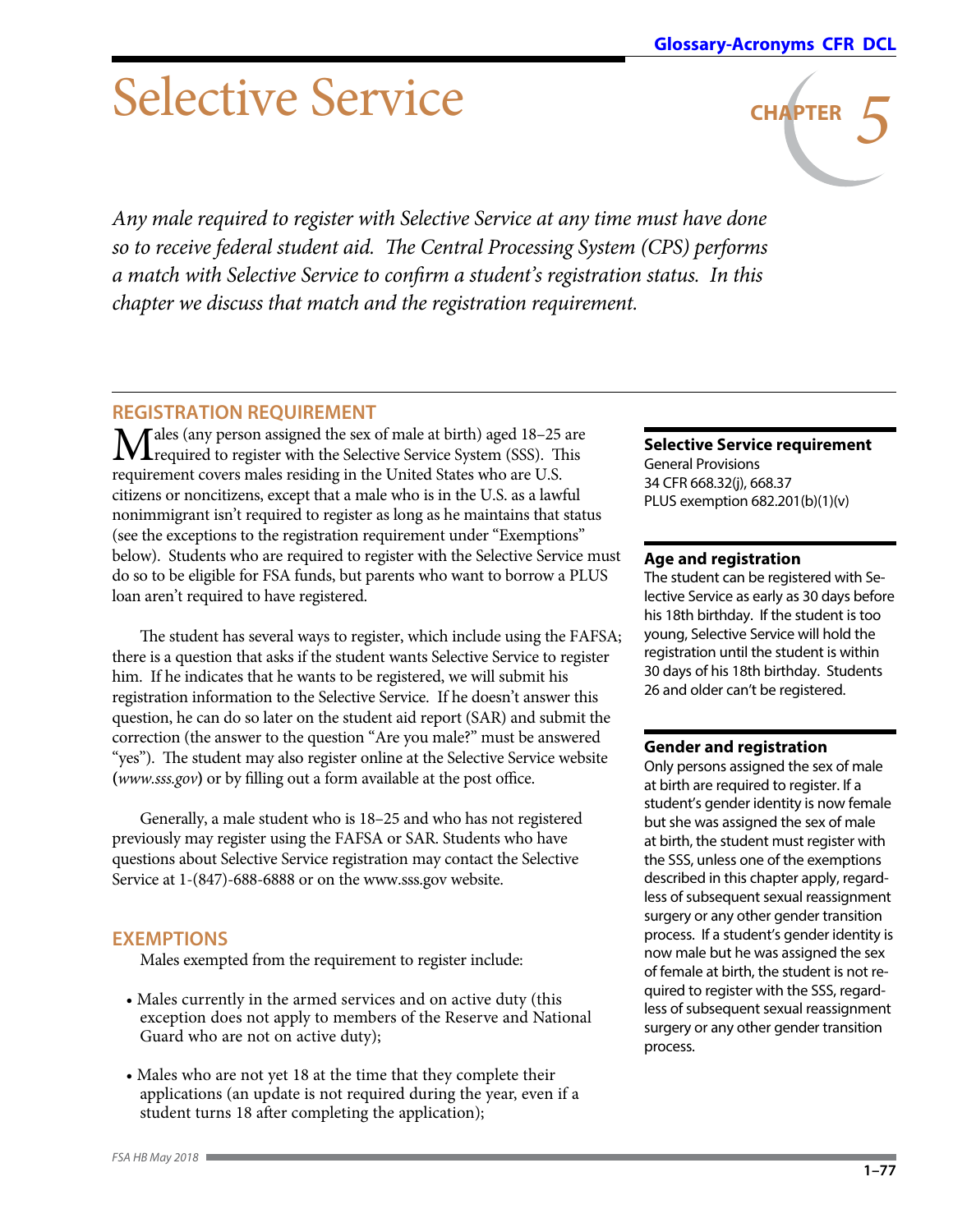34 CFR 668.37(a)(2)

#### **Exemption examples**

Jorge has been on active duty in the Army from the time he was 18 and didn't register with Selective Service before he joined the Army. He's now 24, is planning to leave the Army, and wants to receive financial aid. If he applies while he's still on active duty, he doesn't need to be registered with Selective Service. Once he leaves, he must be registered, or else he won't be able to receive aid in later years. In most cases, when someone completes an enlistment contract, he is automatically registered, so Jorge is probably already registered even though he didn't complete a separate registration form.

Kyle was enrolled in an officer procurement program at the Virginia Military Institute, which he started a month before he turned 18. When he was 22, he had a serious accident and was hospitalized; he officially dropped out of school a month after he was hospitalized. Due to his injuries, he was hospitalized for four years. Because he qualified for a waiver for the entire time he was 18–25, he was not required to register with Selective Service.

- Males born before 1960;
- Citizens of the Republic of Palau, the Republic of the Marshall Islands, or the Federated States of Micronesia\*;
- Noncitizens who first entered the U.S. after they turned 26;
- Noncitizens who entered the U.S. as lawful *nonimmigrants* on a valid visa and remained in the U.S. on the terms of that visa until after they turned 26.
- Transgender males who were assigned the sex of female at birth.

There are certain less common situations in which registration isn't necessary. Students who weren't required to register prior to meeting one of these criteria and who meet a criterion for the entire time through the age of 25 qualify for the waiver if:

- They are unable to register due to being hospitalized, incarcerated, or institutionalized;
- They are enrolled in any officer procurement program at The Citadel, North Georgia College and State University, Norwich University, Virginia Military Institute, Texas A&M University, or Virginia Polytechnic and State University; or
- They are commissioned Public Health Service officers on active duty or members of the Reserve of the Public Health Service on specified active duty.

If the student is clearly not required to register, you must document this, but do not have him request a status information letter from the Selective Service. You should only ask the student to provide such a letter to document an exemption from the requirement to register if it is not clear that he is exempt. For example, noncitizens who first enter the U.S. after the age of 26 aren't required to register. Only those immigrant males who enter and live in the U.S. at ages 18–25 are required to be registered. If a male immigrant can show proof that he first entered the U.S. when he was past registration age, he is clearly not required to be registered, and no status information letter is needed. The student's entry documentation is enough to show whether he was required to register.

Documentation for exempt noncitizens includes: proof of birth date on a passport, birth certificate, or U.S. driver's license or state ID; proof of immigration date into the U.S. from an entry date stamp on the I-94 form or in the passport, or a letter from the USCIS indicating the entry date; and, for those here on a valid visa who are at least 18 and less than 26 years old, a student visa form (I-20) or other valid U.S. passport visa stamp on a foreign passport with expiration date (the dates must be from entry until after the male turned 26).

<sup>\*</sup>A citizen or national of the Republic of the Marshall Islands or the Federated States of Micronesia who lives in the United States for more than one year for any reason except as a student or employee of the government of his homeland must register.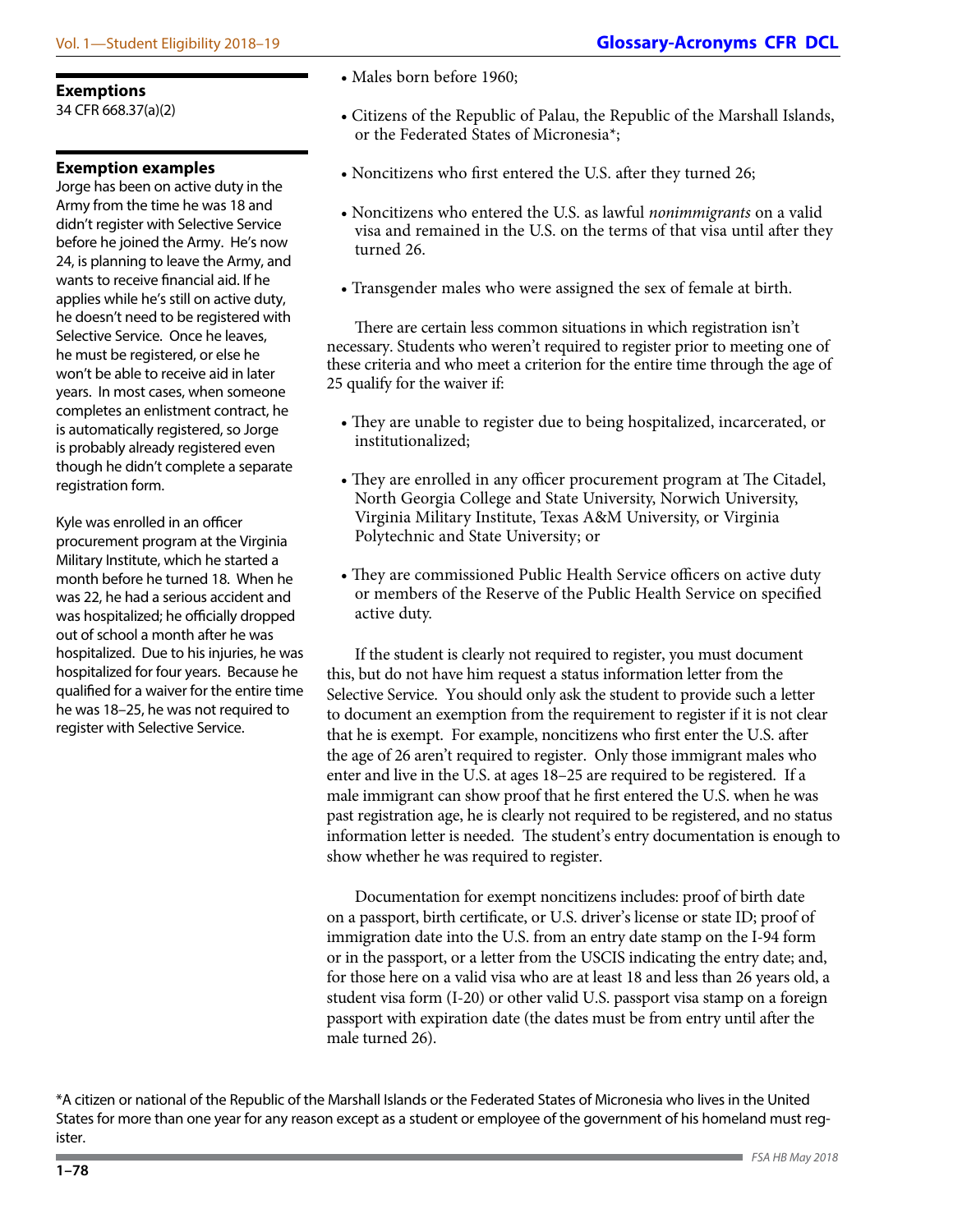## **SELECTIVE SERVICE MATCH**

The CPS performs a match with the SSS to determine if relevant students are registered. The output document displays the match result in the FAA Information section, as well as a comment about the result.

### *Successful matches*

If the match shows that the student is registered or exempt, a comment confirming this fact will be on the student's output document. The student is then eligible for aid.

The student is also eligible for aid if the match shows that the student is still too young to register. If the student asks to be registered, Selective Service will hold onto that registration request until 30 days before the student's 18th birthday and will then register the student.

Finally, the student is also eligible if the CPS successfully forwards the student's name to Selective Service for registration.

#### *Unsuccessful matches*

If the match doesn't confirm the student's registration or the student can't be registered, the output document will have a comment about the problem. A "C" code will also be printed next to the student's EFC. Until the student resolves the registration problem, you can't pay FSA funds to the student or certify or originate a loan.

▼ *Registration not confirmed.* If the match shows that the student isn't registered, he must either register or provide evidence that he is registered or is exempt from registration. His Selective Service Registration Acknowledgement or letter of registration shows that he is registered. You can also go to the Selective Service System web page at *<www.sss.gov>* and check on the student's status—a printout of the web page is acceptable documentation that the student is registered. If he doesn't have an acknowledgement or letter of registration and the web page doesn't confirm his registration, he'll have to contact Selective Service to resolve the problem. If the conflict is resolved in his favor, he'll receive a letter from the Selective Service documenting that he is registered or is exempt from registering.

▼ *Unsuccessful registration.* The CPS won't be able to forward the student for registration if certain information—first and last name and date of birth—is missing. The student should submit a correction with the required information, and you can check the match results from this correction to see if the student is eligible.

If the student is 26 or older, the CPS cannot register the student but will send his record through the data match. If the student is not registered, he can no longer do so, but may qualify for a status information letter from the SSS. You will have to determine if he is eligible for aid despite failing to register.

#### **Status information letter codes**

The Selective Service has different status information letters, which are indicated by a code that appears in the lower left-hand corner. Determination of aid eligibility for a male who failed to register with Selective Service should not be based solely on these letter codes. Financial aid administrators are obliged to review all evidence presented by a student to determine if he has shown "by a preponderance of evidence" that his failure to register was neither willful nor knowing. The codes are:

• **E1–E8:** These codes indicate that the student was not required to register or was exempt the entire time he could have registered (ages 18–25).

• **NM:** The student did not register although he was on active duty in the armed forces only for a portion of the time when he could have registered (between ages 18–25) and was, therefore, required to register.

• **NR:** The student was born before 1960 and is therefore not required to register. • **RD:** The student gave a reason for not registering or documentation to show he was exempt from the requirement, but the Selective Service determined the reason or documentation to be invalid. Therefore, the student was required to register but did not. No requests to comply with the registration requirement were sent.

• **RH:** The student was sent one or more letters requesting that he register during the required period, but all letters were returned by the post office as undeliverable.

• **RL:** The student was required to register, but the Selective Service has no record of his registration, and their records show he was sent one or more letters requesting that he register.

• **RR:** The student said he attempted to register, but Selective Service has no proof of the attempt.

Out of concern for privacy, the SSS only displays the last four digits of the Social Security number on correspondence.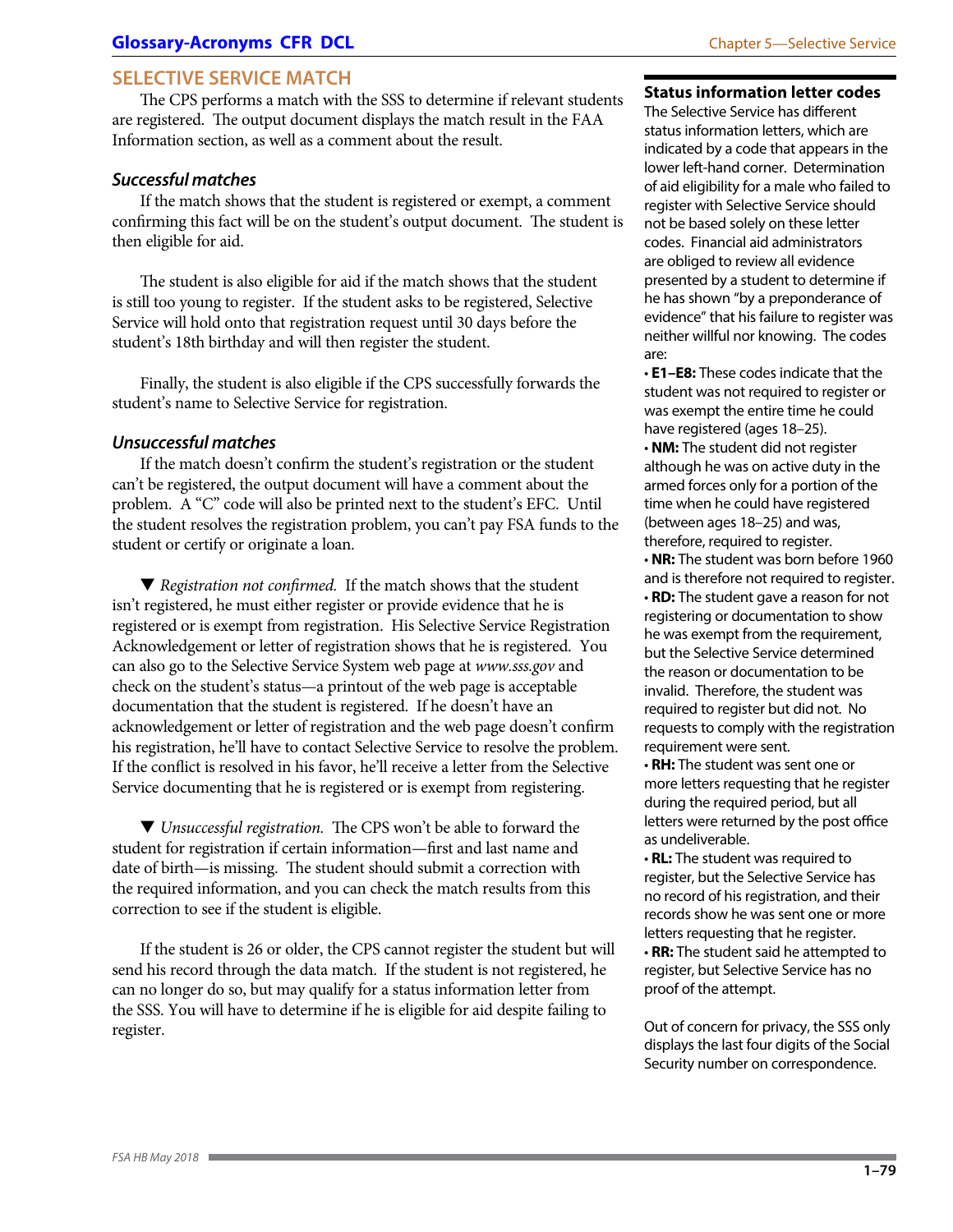#### **Unsuccessful registration example**

On his FAFSA, Andre asks the CPS to forward his information to the Selective Service for registration. However, he's over 26, so the Selective Service can't register him. His output document comes back with a blank match flag and comment 33. Andre didn't enter the U.S. until after his 26th birthday, so he doesn't have to be registered. Guerrero University already has information about his citizenship status, including the date he arrived in the U.S., so it has documentation that he is exempt from registration. The aid administrator explains to Andre why he wasn't required to register.

#### **Veteran status match**

See the *Application and Verification Guide* for information on the veteran match and dependency status.

Some students have been denied aid because they failed to register with the Selective Service before their 26th birthday. The Selective Service will register only males aged 18–25, leaving older students with no way to remedy their situation if they failed to register. However, the student may still be eligible to receive aid if he can demonstrate that he did not knowingly and willfully fail to register.

**[Glossary-Acronyms](https://ifap.ed.gov/ifap/helpGlossary.jsp) [CFR](http://www.ecfr.gov) [DCL](https://ifap.ed.gov/ifap/byYear.jsp?type=dpcletters)**

A student who served on active duty in the armed forces but who did not register before turning 26 is still eligible to receive FSA funds because it's reasonable to conclude that he was not trying to avoid registering for the Selective Service. Ask the student to provide a copy of his DD Form 214, "Certificate of Release or Discharge from Active Duty," showing military service in the armed forces—other than the reserve forces, the Delayed Entry pool, and the National Guard.

Students without military service who knew of the registration requirement but chose not to register are considered to have knowingly and willfully failed to register and are therefore ineligible for FSA funds. Your school's decision in this case is final and cannot be appealed to the Department except as noted in the "Appeals" sidebar in this chapter.

## *Determining if non-registration was knowing and willful*

Unless you can document that the student meets one of the registration exemptions or that he served on active duty in the armed forces (with a character of service other than dishonorable), he must write to the Selective Service to get a status information letter addressing his failure to register. He may also download a request form from *<www.sss.gov>* to print out, complete, and mail. The student should provide as complete a description about his situation as possible: where he was living during the period when he should have registered, whether he was incarcerated or institutionalized, his citizenship status during the period, if applicable, and so on.

If the student receives a "general exemption letter" (codes E1-E8) or a "DOB before 1960" letter (code NR), he is exempt from registration and may receive FSA funds. If he receives any other type of letter, you must determine based on all relevant evidence whether he knowingly and willfully failed to register. The letter from Selective Service may provide information that is crucial to your decision. For example, if the student received a letter indicating a compliance letter had been sent (code RL), this would be a negative factor when you make the determination. If the student received a "Military Service: Noncontinuous" letter (code NM), you might reasonably determine that the student did not knowingly and willfully avoid registration.